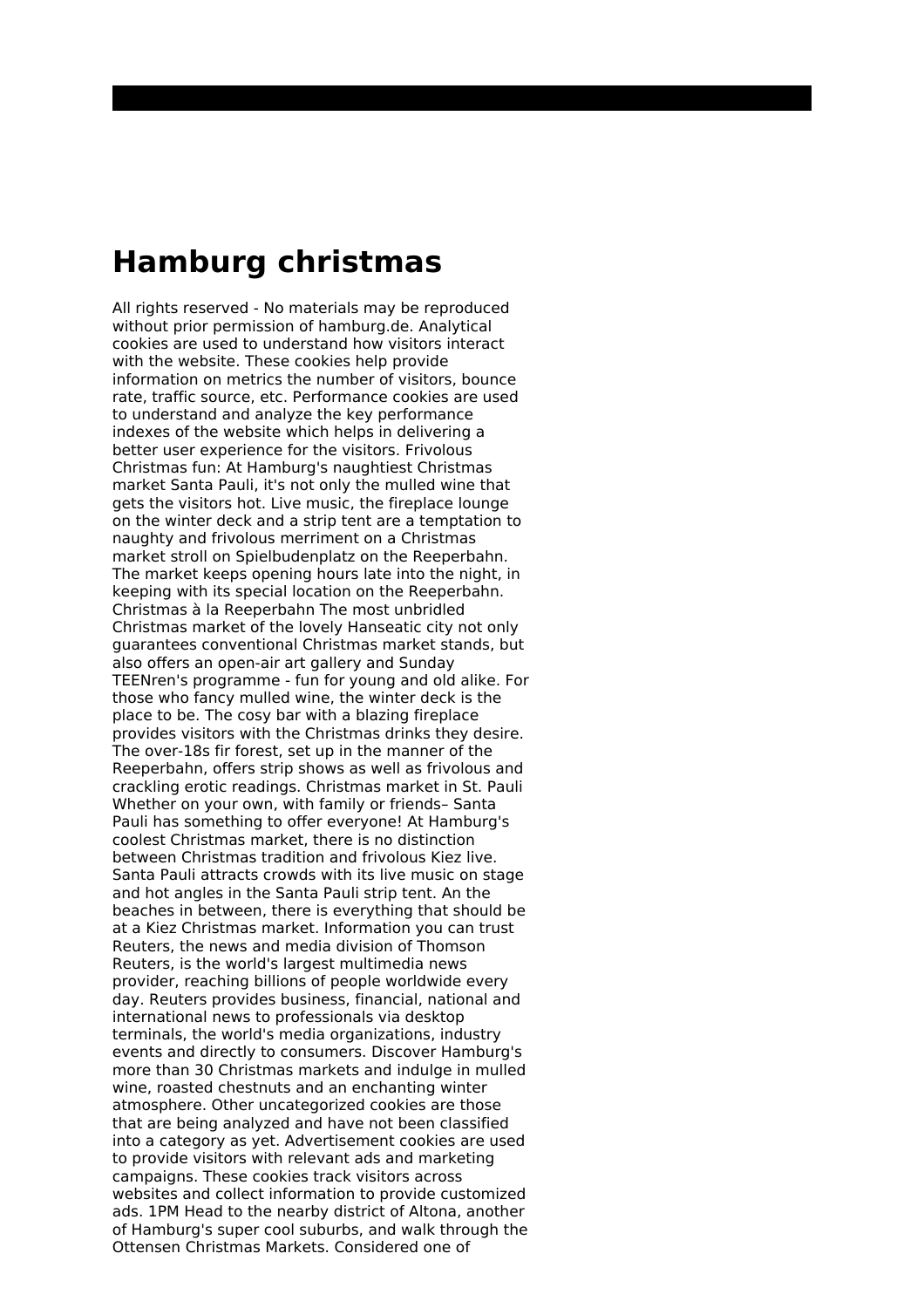Hamburg's most authentic Christmas markets, the streets are filled with traditional wooden huts selling gifts, culinary treats (Lebkuchen for the win), gluhwein and roasted almonds. There are also wonderful street performers adding to the jovial spirit, so we recommend spending a few hours here and soaking up the Christmas spirit (by that, we mean hot chocolate with spirits and whipped cream, obvs). Heidelberg Christmas Market opened on November 18, with various stalls spread throughout the old town. One major attraction is the Heidelberg Barrel, a gigantic wooden structure housing a sales booth and small viewing platform. Heidelberg's Karlsplatz also boasts an ice rink. The 3G rule (vaccinated, recovered, tested) applies everywhere. Mulled wine only for vaccinated at some German Christmas markets. Some German Christmas markets open amid COVID uncertainty. Winter Pride opens its pink doors once again this year, and with its convivial atmosphere and an entertaining weekend programme attracts many visitors to St. Georg. Disclosure: Some of the links below and banners are affiliate links, meaning, at no additional cost to you, I will earn a commission if you click through and make a purchase. Weihnachtsmarkt an der Apostelkirche Bei der Apostelkirche 2 20257 Hamburg. 11PM After a few too many mulled wines, head back to the Reeperbahn and one of the many backstreet bars for a cocktail or four. We recommend trying a Gin Basil Smash, a delightful mix of gin, basil, lemon juice and sugar syrup, which was perfected right here in Hamburg. There are a heap of clubs to visit if you're keen to boogie on, ranging from rock to techno, punk to funk and all with a super welcoming, fun vibe. [If you'd like to explore the Reeperbahn with a local who knows all its secrets, you could also join this adults-only guided tour of the Reeperbahn district (includes a drink and a shot too!). Back at Munich's Marienplatz, the bells of the famous gloc. Unfortunately, Couto will have to come back another time. This year, the traditional Christmas market has been called off because of the coronavirus pandemic. All that remains are the wooden market stands, shuttered and waiting to be taken away for happier times. Some are still decorated with crimson Christmas balls or lonely fir branches. In normal times, as many as 3 million people would flock to the market in the buildup to Christmas, buying presents and warming their hands on delicious mulled wine. 3PM Lunch will be late, be it's definitely worth it. Located down a hidden alleyway lies ZweiPunktNull (Two Point Zero), a hip restaurant with incredible woodfired pizza lifted straight from Naples. We recommend everything because, pizza. Wash it down with a Ratsherrn, Hamburg's best local beer (we're calling it!). Visa SEPA Paypal Mastercard Immediate bank transfer Amazon. We use cookies to improve our service for you. You can find more information in our data protection declaration. Such segregation is the latest example of new rules introduced in Germany that aim to contain a fourth coronavirus wave without imposing a blanket lockdown. Some companies are also creating separate areas in canteens for the vaccinated. The rules also aim to encourage the unvaccinated to get a shot, given Germany has one of the lowest vaccination rates in western Europe at 67% and is reporting record high infections. "There have to be access restrictions," said Marion Begas as she set up her pottery stand at the Hamburg market, which will have 40% fewer stalls this year to ensure greater social distancing. "It is a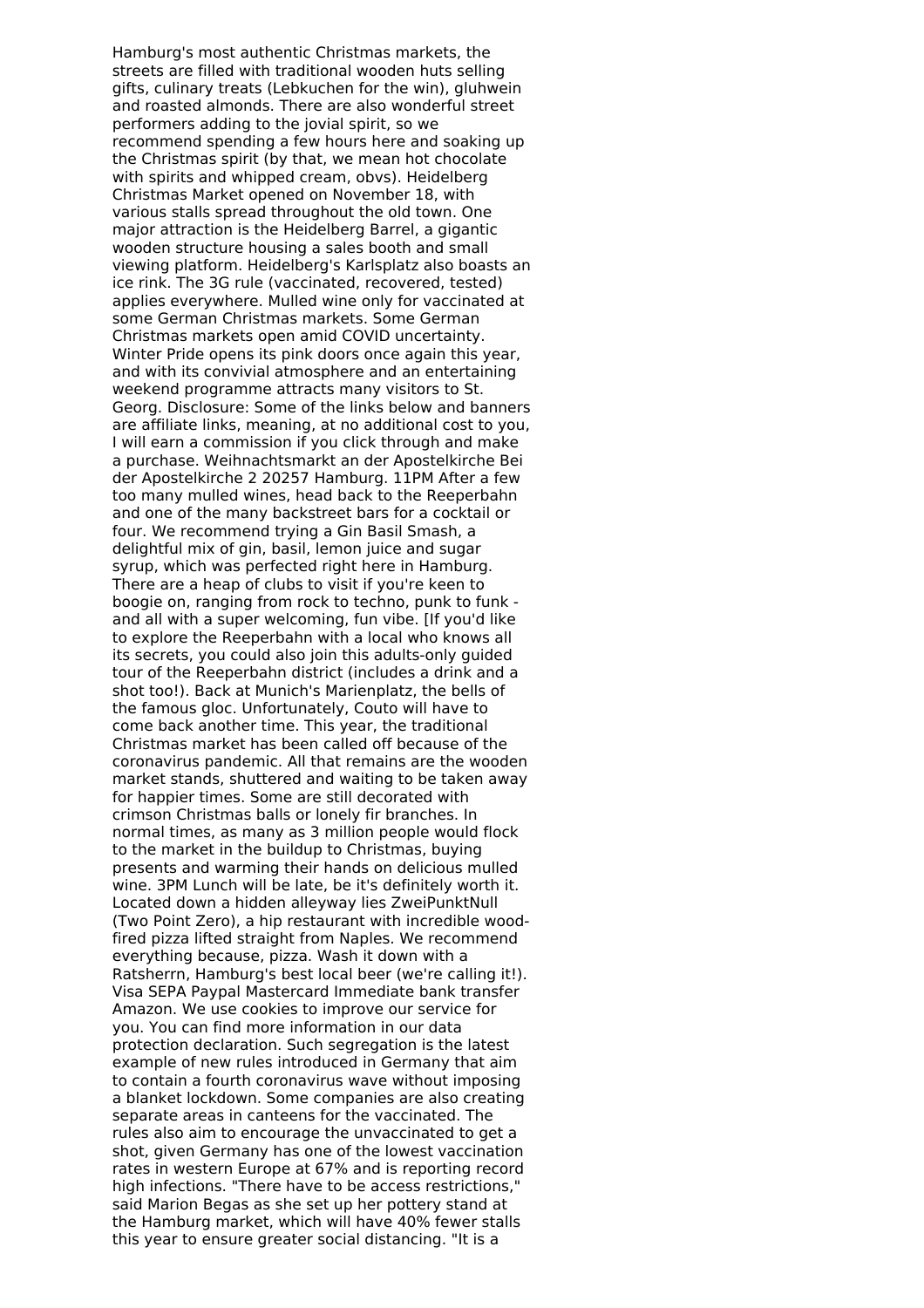way to protect everyone." Germany's famous Christmas markets, suspended last year due to the pandemic, must now comply with strict safety rules that vary from state to state and are constantly changing. As infections increase and intensive wards in hospitals fill up, there are growing doubts over whether Christmas markets should be held at all this year. "I find it completely perverse," said Hamburg resident Bencke Brorhilker. Munich's Christkindlmarkt became on Tuesday the biggest market yet to be ditched. The fourth wave is hitting southern and eastern Germany with the lowest vaccination rates - particularly hard. "The dramatic situation in our clinics and the exponentially rising infection numbers leave me no choice," Mayor Dieter Reiter told Bavarian radio. TRAIN Hamburg is a major destination within Germany, so it's serviced by major trains daily. If you're travelling from London, the journey ranges from 8 - 14 hours, connecting via Brussels and Cologne before ending in Hamburg. All trains arrive into Hamburg Hauptbahnhof. Schöttl comes from a family with a long history of working the Christmas market stands. "My grandmother used to say: 'Always put something aside!'" he says. "And I have to say, this time things are getting very tight. Very tight indeed.". Take a look at the beta version of dw.com. We're not done yet! Your opinion can help us make it better. Entrance of the historical and romantic christmas market. Frivolous Christmas fun: At Hamburg's naughtiest Christmas market Santa Pauli, it's not only the mulled wine that gets the visitors hot. Christian Schöttl's stand at the Munich Christkindlmarkt usually sees plenty of visitors. HWWI and Chamber of Commerce present latest economic figures. 8PM Next, move on to Altes Madchen beer house in Sternschanze - a cosy, modern beer hall, with delicious food and a truly incredible selection of beers (it is Germany after all). We recommend trying the beer paddle to sample a range of their beers, and balancing it out with the fish and chips. Buy and sell things locally on Facebook Marketplace. Stay current and find the information you need by accessing the Borough of Hamburg's complete municipal code online!. The Borough's 2022 Trash & Recycling Collection calendar is now available. For a printable.pdf please visit the Services section above. Temperate and marine; cool, cloudy, wet winters and summers; occasional warm mountain (foehn) wind. For accommodations, check the most recommended hotels in Hamburg and around, most of them suggest FREE CANCELLATION option or NO PREPAYMENT NEEDED– PAY AT THE PROPERTY:. 4th Monday of each month at 7:00 pm in the Council Chamber of the Municipal Center. Marketplace is best viewed in our mobile app. 2nd Tuesday of each month at 6:00 pm at the Hamburg Public Library, 35 North 3rd Street. So wandeln Sie Ihren Impfnachweis in ein europäisches Impfzertifikat um. Die Seite der Bundesregierung für Einwanderer: Von den Vorbereitungen im Herkunftsland bis zur Ankunft und den ersten Schritten in Deutschland. Die direkte Leitung zur Hamburger Verwaltung. Mo. - Fr. von 7 bis 19 Uhr. Meetings are scheduled and advertised on an as‑needed basis. Marisa C. Lenceski 61 North 3rd Street Hamburg, PA 19526. Public Access & Parking Hours Every Day From Dawn to Dusk (1/2 Hour Before Dawn - 1/2 Hour After Dusk) No Overnight Parking or Camping Is Permitted. Bitte beachten Sie die geänderten Sprechzeiten für die Hotline zu den Feiertagen: Am 23. sowie am 30.12.2021 sind wir für